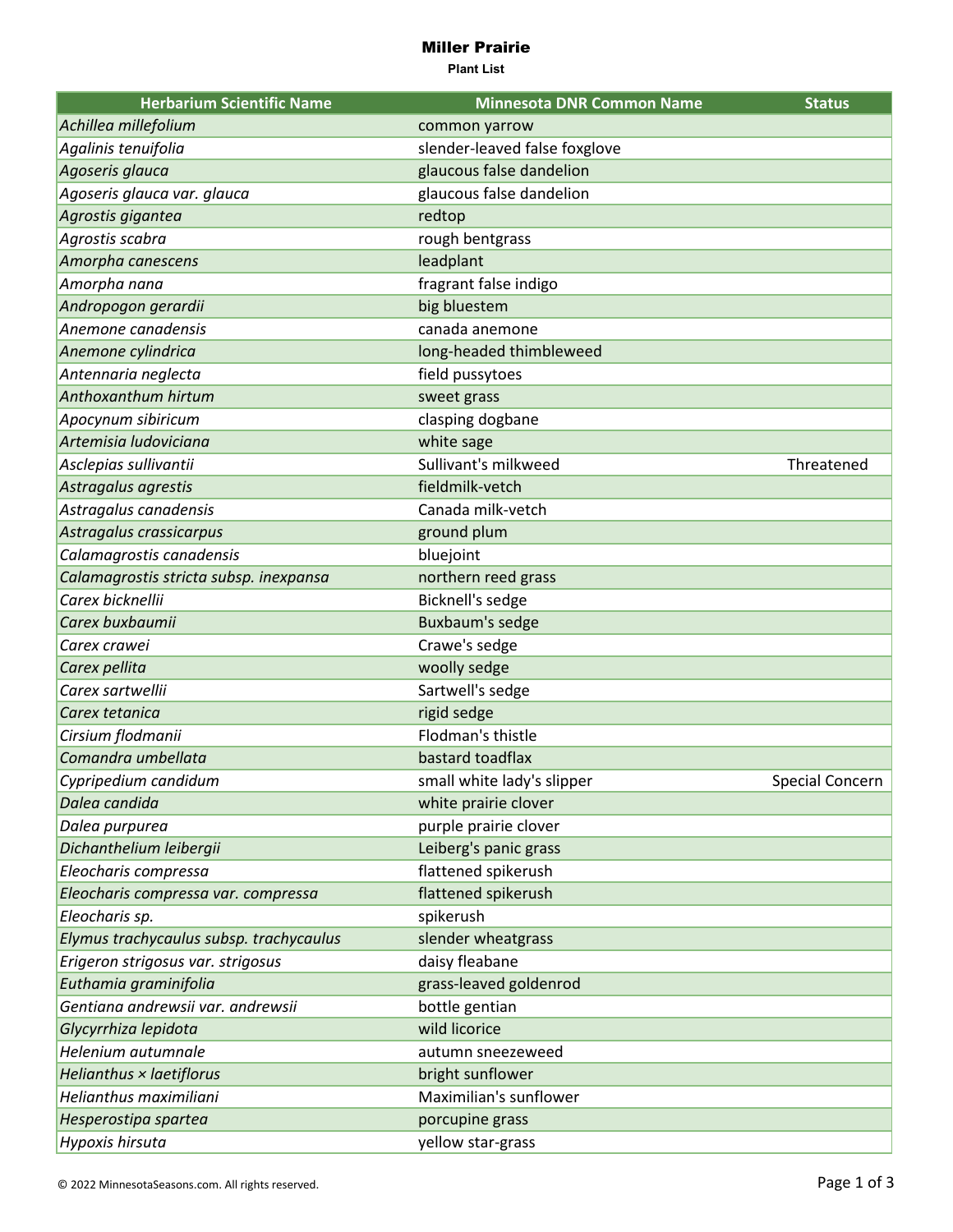## Miller Prairie

**Plant List**

| <b>Herbarium Scientific Name</b>         | <b>Minnesota DNR Common Name</b> | <b>Status</b> |
|------------------------------------------|----------------------------------|---------------|
| Juncus arcticus var. balticus            | baltic rush                      |               |
| Koeleria macrantha                       | junegrass                        |               |
| Lactuca ludoviciana                      | Louisiana lettuce                |               |
| Lathyrus palustris                       | marsh vetchling                  |               |
| Lathyrus venosus var. intonsus           | veiny pea                        |               |
| Liatris pycnostachya var. pycnostachya   | great blazing star               |               |
| Lilium philadelphicum                    | wood lily                        |               |
| Lithospermum canescens                   | hoary puccoon                    |               |
| Lobelia spicata var. spicata             | rough-spiked lobelia             |               |
| Lysimachia hybrida                       | hybrid loosestrife               |               |
| Melilotus alba                           | white sweet clover               |               |
| Muhlenbergia richardsonis                | mat muhly grass                  |               |
| Mulgedium pulchellum                     | beautiful blue lettuce           |               |
| Packera plattensis                       | prairie ragwort                  |               |
| Packera pseudaurea var. semicordata      | western heart-leaved groundsel   |               |
| Panicum virgatum                         | switchgrass                      |               |
| Pedicularis canadensis                   | wood betony                      |               |
| Pediomelum argophyllum                   | silverleaf scurfpea              |               |
| Pediomelum esculentum                    | prairie turnip                   |               |
| Phlox pilosa var. fulgida                | prairie phlox                    |               |
| Physalis virginiana                      | Virginia ground cherry           |               |
| Poa pratensis subsp. pratensis           | Kentucky bluegrass               |               |
| Polygala verticillata var. isocycla      | whorled milkwort                 |               |
| Potentilla pensylvanica                  | Pennsylvania cinquefoil          |               |
| Prenanthes racemosa                      | smooth rattlesnakeroot           |               |
| Ratibida columnifera                     | prairie coneflower               |               |
| Schizachyrium scoparium var. scoparium   | little bluestem                  |               |
| Sisyrinchium montanum var. montanum      | mountain blue-eyed grass         |               |
| Solidago altissima subsp. gilvocanescens | late goldenrod                   |               |
| Solidago missouriensis                   | Missouri goldenrod               |               |
| Solidago nemoralis subsp. nemoralis      | gray goldenrod                   |               |
| Solidago rigida subsp. rigida            | stiff goldenrod                  |               |
| Sorghastrum nutans                       | Indian grass                     |               |
| Spartina pectinata                       | prairie cordgrass                |               |
| Sphenopholis obtusata                    | prairie wedge grass              |               |
| Spiraea alba                             | white meadowsweet                |               |
| Sporobolus compositus var. compositus    | rough dropseed                   |               |
| Sporobolus heterolepis                   | prairie dropseed                 |               |
| <b>Stachys palustris</b>                 | woundwort                        |               |
| Symphyotrichum ericoides var. ericoides  | heath aster                      |               |
| Symphyotrichum lanceolatum               | panicled aster                   |               |
| Tradescantia bracteata                   | bracted spiderwort               |               |
| Trifolium hybridum                       | alsike clover                    |               |
| Vernonia fasciculata                     | bunched ironweed                 |               |
| Vicia americana var. americana           | American vetch                   |               |
| Viola pedatifida                         | bearded birdfoot violet          |               |